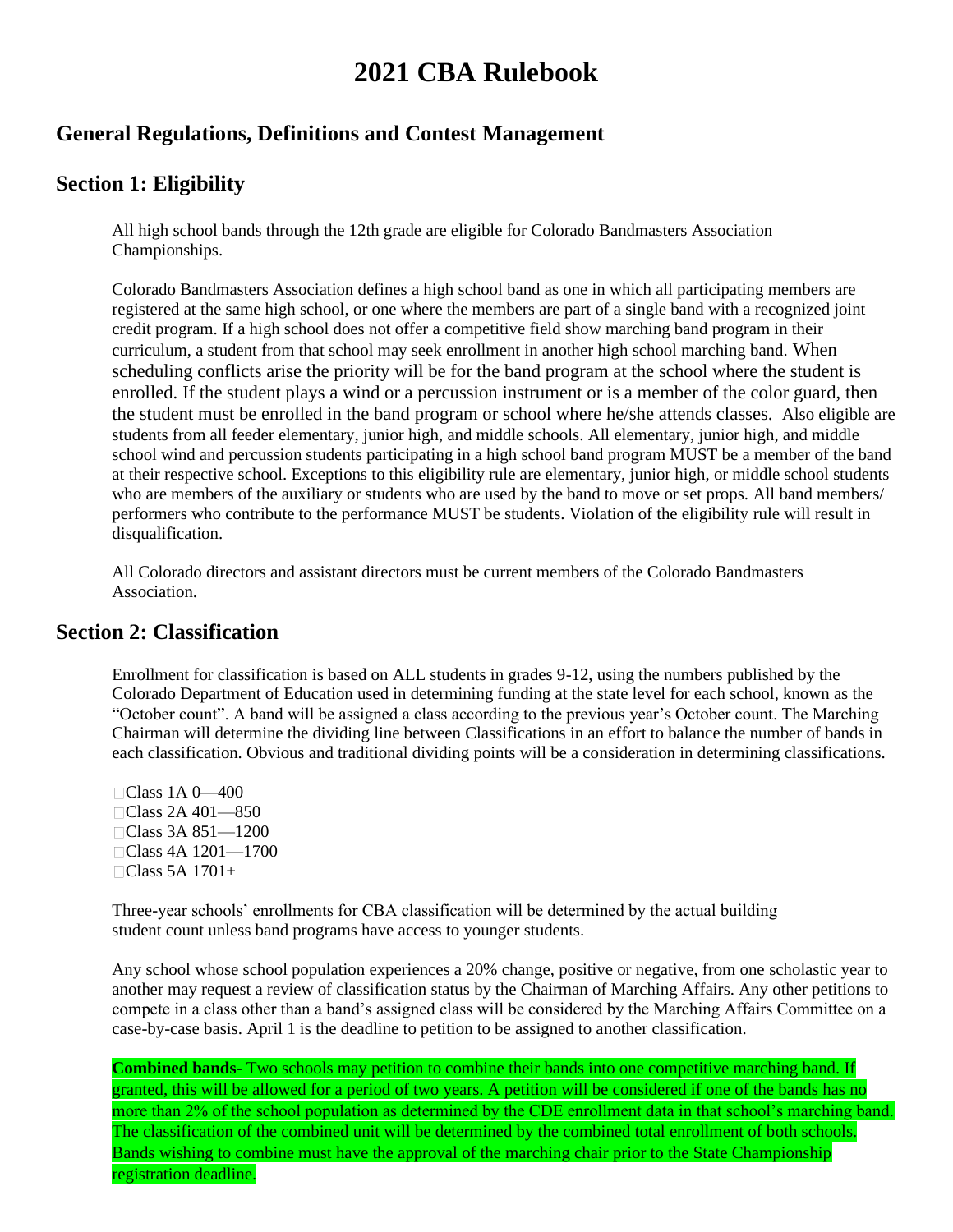# **Section 3: Definitions**

- 3.01 Performance: The musical and visual program presented for adjudication.
- 3.02 Performance Field: The Performance Field will be a regulation size football field with end zones and including the area from out-of-bounds lines on the ends to fifteen (15) feet (when the facilities allow) in front of the front sideline (360 feet long) and from the out of-bounds lines on the ends to the back limit of the stadium surface, normally the back grandstand or wall. The boundaries of the field will be marked and the field will be lined every five yards. Stadiums will have high school hash marks.
- 3.03 Podium Placement: The area that is an extension of the 50-yard line to the front limit of the Performance Field shall be left open by contest operations for the placement of competing band drum major/field conductor podium. Be aware that the area between the podium and the edge of the field may have traffic (cameras, judges, event personal, etc.) that moves through during your performance.
- 3.04 Spectator Area: The seating areas and aisles; generally the entire stadium other than the Performance Field.
- 3.05 Student: A person currently enrolled in a high school or a lower grade school. (Please refer to Section 1 on Eligibility).
- 3.06 Penalty: A deduction of 0.1 from the band's total score will be assessed for each rule infraction, except as stated otherwise in the rules.
- 3.07 One Stroke, One Note The production of music using any device, provided each individual note is produced by a separate trigger ("stroke") by a student.
- 3.08 All boundary lines are included as part of the Performance Field. Stepping on a boundary line does not constitute a violation. The crossing of these lines, defined as one entire foot of a performer placed beyond the boundary, will constitute a boundary violation. Boundary rules apply only to a performer's body, specifically feet**.** Equipment (speakers, props, instruments, etc.) cannot cause a boundary violation. Equipment (mallets, etc.) can straddle the 15 foot line but performers must remain behind it. This is in order to prevent a penalty when equipment is accidently placed/setup over the boundary, wind causes equipment to cross the boundary, etc. Performance design/setup cannot intentionally extend the boundary.

#### **Section 4: Performers**

- 4.01 All aspects of the field show Performance (i.e. music, narration, sound effects, lighting, special effects, etc.) must be performed/initiated by students. Any aspect of the performance (including but not limited to playback devices such as MP3, CD, synthesizer, computer, sound pad, etc.) must be initiated by a student within the performance field. No adult activity during the Performance may contribute directly to the musical or visual program other than exceptions listed in rule 4.02 and rule 6.03. (Directors may conduct the performing band during any or all of the performance from outside the performance field.)
- 4.02 Exceptions:

(a) In the event of high winds when props are in danger of falling over, adults may be in the performance field, during a performance, for the sole purpose of securing the prop. At no time during the performance may an adult move the prop as part of the performance.

(b) Adults may set up and take down equipment before and after the Performance.

(c) Any band member becoming ill or injured during a Performance may be assisted from the field by a staff member, emergency technician, parent, or CBA official without any penalty.

- 4.03 Adults must be clear of the Performance Field for the duration of the Performance. (Note: This includes backfield.) This includes those assisting in setting props or equipment. Refer to exceptions.
- 4.04 Penalty: A deduction of 0.1 from the band's total score will be assessed for each rule infraction, except as stated otherwise in section 4.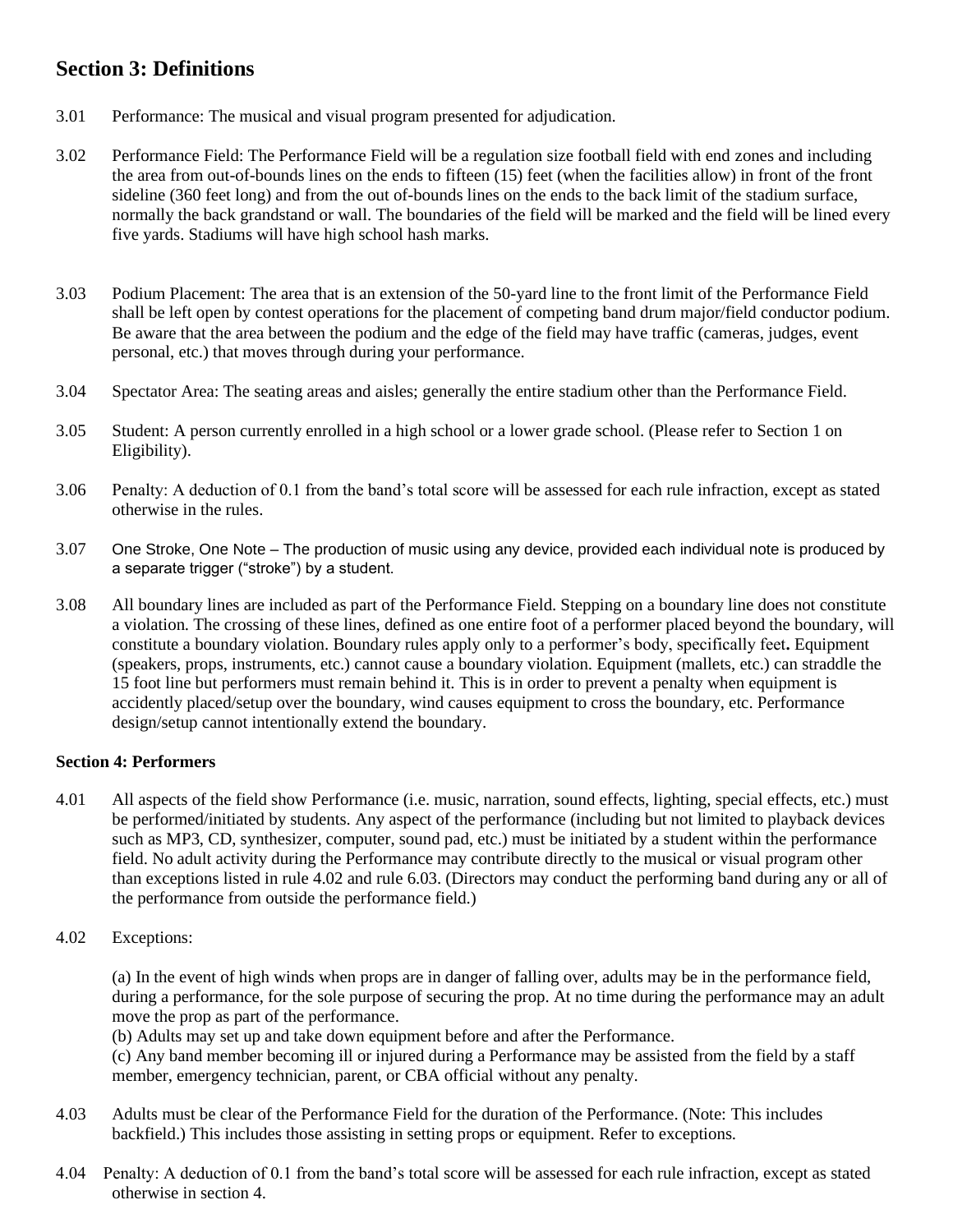# *Section 5: Performance*

- 5.01 Bands are scheduled on 15-minute intervals, with appropriate judges' breaks as may be scheduled by CBA.
- 5.02 Entrance to the Performance Field for all band members, including guard and battery, must be made from the back of the field or the end zones. Exception: Performers and equipment personnel presetting front ensemble equipment may enter from the front. Soloists may enter from the front. Injured or ill performers may enter from the front and stay within the front boundary extension during the performance. Alternates may not enter from the front unless they are helping preset front ensemble equipment.

**Props must enter the Performance Field from the back of the field or the back half of the end zone. A "Prop" shall be defined as any item used primarily or solely for visual effect during the Performance. Examples of props used during recent seasons include, but are not limited to, backdrops, flats, stages, risers, tarps, banners, etc.**

- 5.03 At 13 minutes 30 seconds or immediately following the conclusion of the preceding band's performance, whatever occurs first, the next band, color guard and/or those pre-setting props/equipment may be moved into the back half of the end zone (defined as from the middle of the goal post to the far sideline) up to the goal line, to pre-stage prior to being given permission to enter the field. This applies only to the end zone nearest the entrance where the band, color guard or props enter the field/stadium. Note- a band exiting the field has the right of way through the front half of the end zone (defined as from the middle of the goal post to the near sideline) until that band has cleared the field.
- 5.04 Any guard equipment used by guard members during the Performance may be carried off the field by guard personnel across the front boundary or out the end zone closest to the field exit.
- 5.05 Bands and props should exit towards the front half of the end zone (defined as from the middle of the goal post to the near/home sideline) nearest the field /stadium exit. Bands and props may cross the front boundary once they have passed the 30 yard line closest to the exit. Entrance and/or exit procedures for any contest may change according to stadium design. These changes will be agreed upon by the Marching Chair prior to the contest and communicated to participating directors by the contest host.

The backfield drum major podium may exit off the back provided the next band's entrance is not impeded. Bands may not troop the stands when exiting.

5.06 For 2022- Bands in class 4A or 5A are required to perform a minimum of 5 1/2 minutes. For 2022- Bands in class 2A or 3A are required to perform a minimum of 5 minutes. For 2022- Bands in class 1A are required to perform a minimum of 4 1/2 minutes.

Total field time for a band is 15 minutes, which will include entrance, warm-up, performance, and exit. The beginning of the performance starts at the conclusion of the introductory announcement. The announcement starts 3:15 after a band has been given permission to enter the field. Total time will start when the Timing  $\&$ Penalty judge gives the band permission to enter the field of competition. In the event that a band reports late, the total time will start at the band's assigned time. Total time ends when the last representative of the band exits the performance field. Performance time ends when all performed sound has ceased.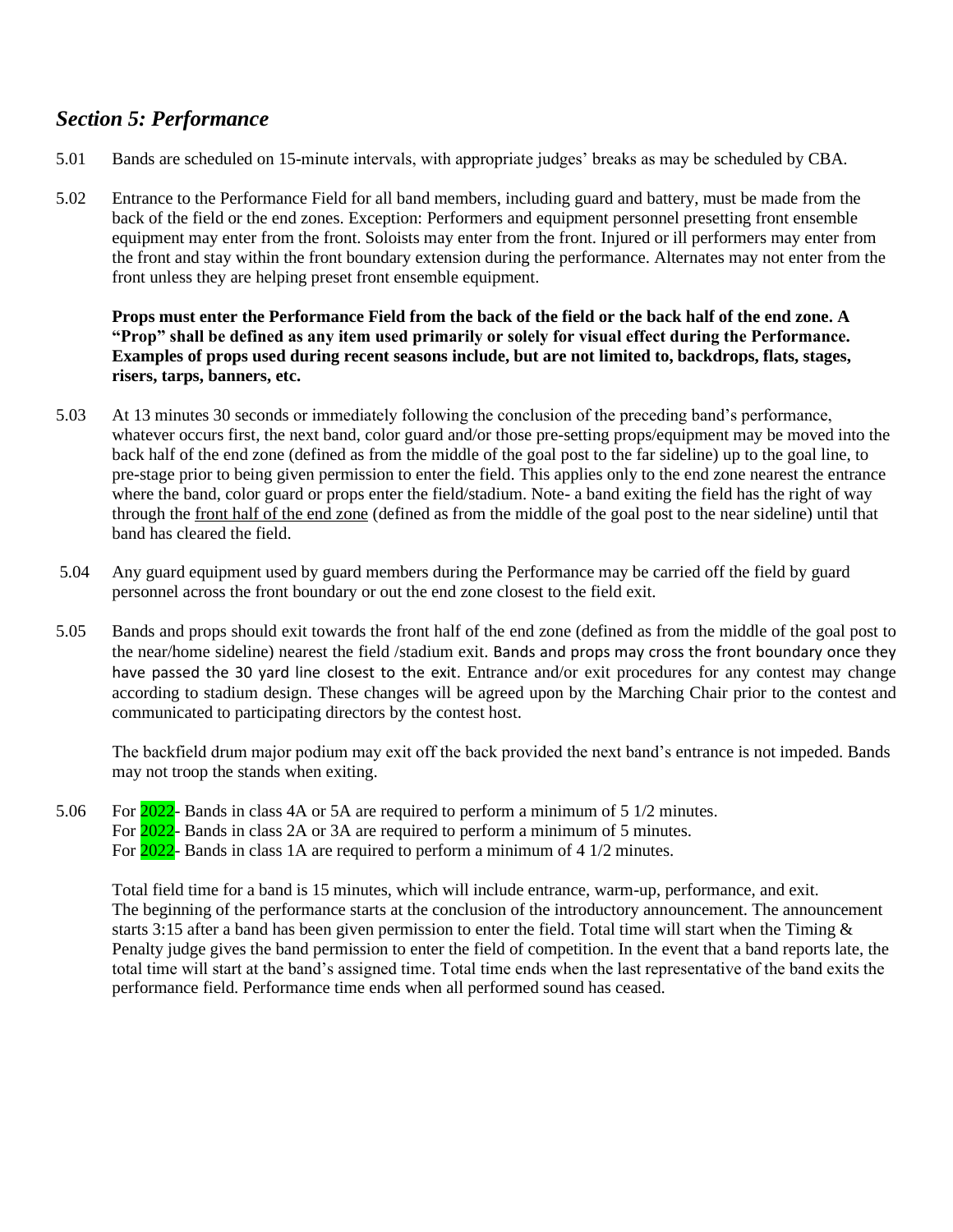5.07 Performers do not have to be entirely within the defined Performance Field at the start of the performance. However, they may not cross the front boundary to enter the Performance Field. All music must be performed within the defined Performance Field. Once in the Performance Field, any performer that crosses a boundary line is out of bounds. Stepping on a boundary line does not constitute a violation but stepping across the line does.

Performers may exit the performance field without penalty as part of the designed conclusion of the show. They may not re-enter the performance field as a performer and may not perform outside of the defined performance field boundary. After the performance has concluded they may re-enter to assist in removing props, color guard equipment, etc.

Exceptions: Student conductors are exempt from boundary line restrictions. Drum

major (student conductor) podiums may be placed anywhere in or out of the Performance Field. If a performer or object is forced across a boundary by wind or other act beyond the control of the performer it is not a boundary line violation and no penalty will be assessed.

NOTE\*\* - If a podium is partially or completely out of bounds it may not be contacted

by any performer other than student conductors.

NOTE\*\* - When student conductors pick up an instrument they become performers and are subject to performer boundary rules. Student conductors must retrieve instrument in the Performance Field, perform in the Performance Field, and leave the instrument in the Performance Field.

5.08 PENALTIES for Article I, Section 5 violations (at the discretion of the chief judge):

 $\Box$ Time requirements: 0.1 per 6 seconds or fraction thereof Delay of contest: *0.2 points per 6 seconds or fraction thereof but with a 1.0 minimum penalty*  $\Box$ Boundary 0.1 point per infraction

- 5.09 CBA uses a standardized announcement sheet for all qualifying events and state championships. A director may signal the Timing & Penalties judge to start the announcement when the band is ready otherwise the announcement will occur 3:15 after a band has been given permission to enter the field. The announcement sheet can be downloaded from the CBA website.
- 5.10 Pre-recorded (or sequenced) and/or live music may be used for a "pre-show" within the 3:15" setup/warm-up time. Pre-recorded (or sequenced) music must cease by the completion of the Announcement.

## **Section 6: Electronics**

All bands must submit the CBA Electronics Acknowledgement via the State Entry Form for approval. Submitted information will include all special effects (lighting, sound, narration, sampled human voices, etc.) that occurs during the show.

6.01 **All music from traditional wind, percussion, string or electronic instruments must be performed by a student(s) live and in real time with the student(s) present and performing at the time of the performance. Other Music must either be performed "live and in real time" or prerecorded or sequenced for playback on a "one stroke, one note" basis (see definition 3.07). Tempo-Specific samples and instrumental musical loops are not permitted during the Performance.**

#### **Use of Sampled Human Voices**

**• Sounds of human voices (sung, chanted or spoken) may now be performed electronically with a single trigger or stroke.** 

PENALTY: .5 per infraction or at the discretion of the chief judge, up to and including disqualification.

Narration or sound effects may be prerecorded and used without penalty. Any prerecorded sounds or narration used that are copyrighted must have permission obtained for their use, similar to copyright considerations for music. Evidence of such authority must be included on the CBA Electronics Acknowledgement portion of the State Entry form required for your participation. (See also Section 7 below.)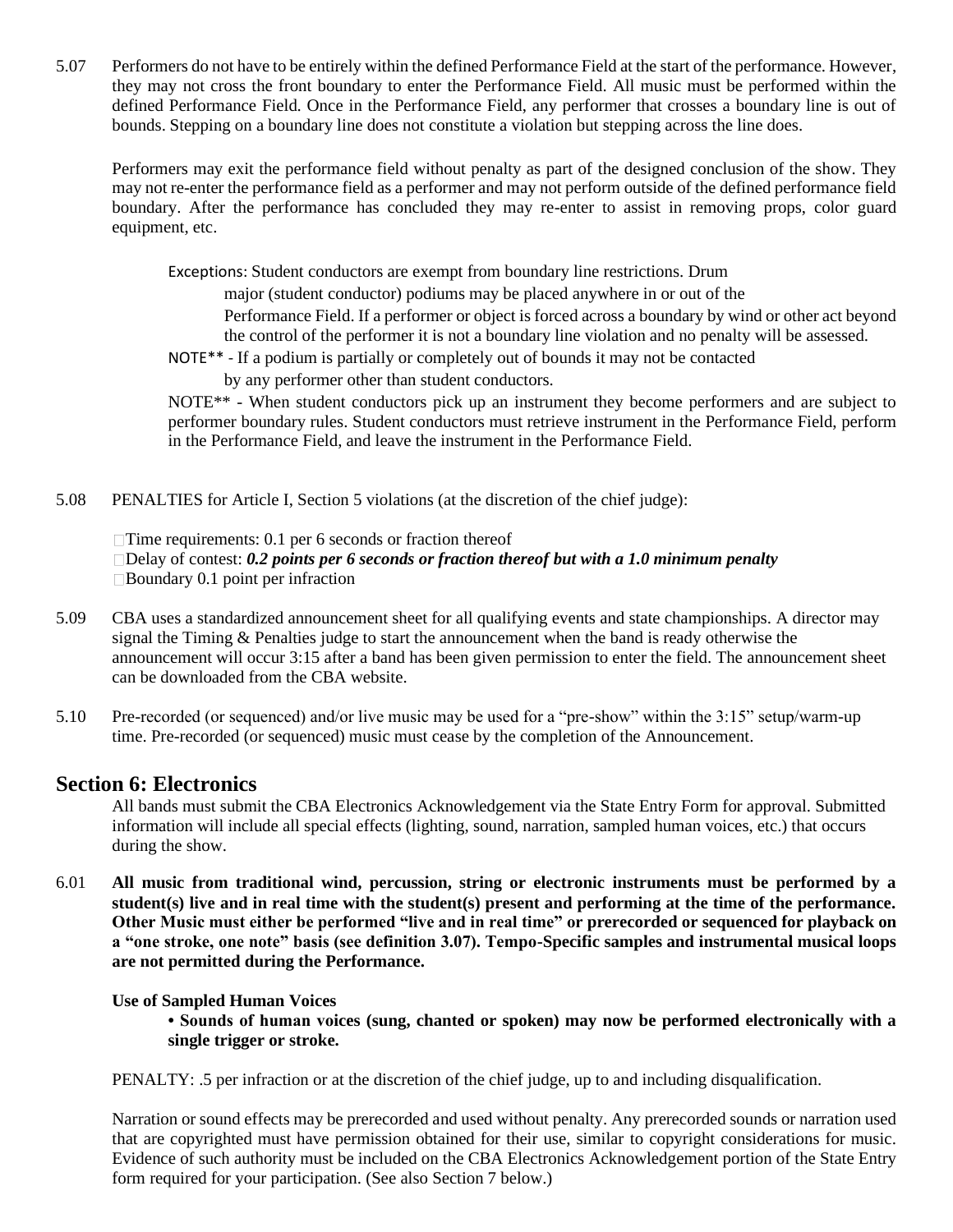PENALTY: for copyright infringement – up to and including disqualification.

Useful notes: For performance purposes, the definition of music shall be the organization of sound through time. Everything else, then, is a sound effect, be it spoken text, the sound of twisting metal, falling rain, or the crumpling of cellophane**,** for example. If what you want to play electronically has elements of melody, harmony, or rhythm, it must be performed live. It may not be prerecorded or sequenced for playback during the Performance, even if the initiation of the recording playback or triggering of the sequence is done by a student at the time of the Performance. A student may play synthesized sounds live and in real time, or initiate the playback or trigger the sequence of any non-music sound as part, or all, of a show or show segment.

6.02 For any performance which utilizes the playback of electronic sounds(s), this must be initiated by a student within the performance field.

PENALTY: .5 per infraction or at the discretion of the discretion of the Chief Judge, up to and including disqualification

#### **6.03 Use of Microphones for Non-Soloists and Featured Ensembles**

**Use of Amplification**: CBA allows the use of amplification of all front ensemble instruments, instrumental, string or vocal soloists and featured ensembles.

\*A featured ensemble is considered any group of students within the marching band featured both musically and visually simultaneously during the performance.

- Amplification of any individual(s) within the band that is not a soloist or a featured ensemble is not allowed.
- Soloists or featured ensembles may not continue to be amplified after the solo or feature is concluded.

\*Amplifying individuals through the sound board during tutti sections leads to an intentional misrepresentation of what is being performed by the band as a whole. This misrepresentation of the acoustic quality by enhancing a few players is not allowed and will result in immediate disqualification.

All soloists and featured ensembles may be miked during their feature section and must be queued out of the sound board when concluded to avoid disqualification.

**Shotgun mics are allowed with the understanding Music Judges are instructed to adjudicate the sound reproduced for proper wind sonority and balance/blend.**

## **Penalty for Inappropriate Use of Amplification: Disqualification**

**Notification:** The Chief Judge may either personally observe or be notified by the T&P Judge or any Music Judge of potential violation of Rule 6.03. The Chief Judge will contact and consult with the director regarding the violation. If found in violation of Rule 6.03, the band will be disqualified from the contest. The Chairman of Marching Affairs and the Principal of the school in question will be contacted as soon as possible.

- 6.04 All electronics equipment, other than mixing or sound boards, *microphones* and speakers, must be in the Performance Field. Mixing or sound boards, *microphones* and speakers may be placed outside of the Performance Field but may NOT be placed in the Spectator Area. Anyone may make adjustments to the sound board prior to the beginning of the Performance or during the Performance itself, however, all boundary rules for performers and adults remain in effect. *Soundboards may be controlled remotely by electronic devices for the purposes of adjusting volume levels only.*
- 6.05 One power cord with 120 volts of power will be provided to the 50 yard line near the front boundary. Use it at your own risk. If the power goes out prior to or during your performance time, your performance will continue on time. It is recommended that you provide your own power (generator/battery) if you rely upon electronics to enhance your performance. Bands must bring their own extension cords and power strips. Only one connection will be provided. Generators will be allowed but must be placed in a container so that no fuel, fluids (oil,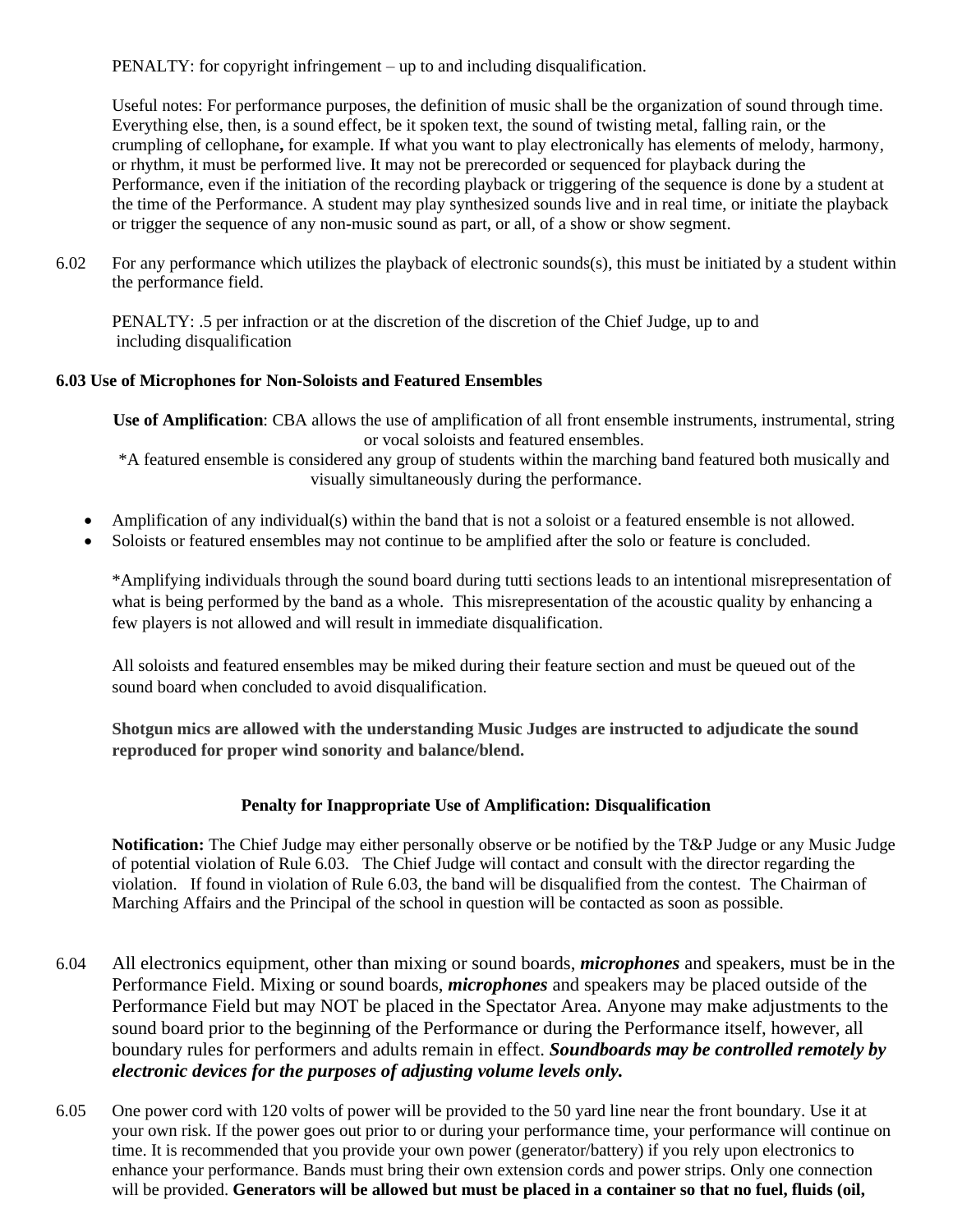**etc.) will leak beyond the container onto the stadium surface. The container must be of such size to be able to hold all generator fluids. NO gasoline/fuel containers will be allowed inside a stadium. All batteries other than dry-cell batteries must be in a container so no fluids, corrosion, etc. could contact the stadium surface.**

- 6.06 Wireless microphones and audio and/or lighting control devices may interfere with performances in the stadium and, therefore, may not be used in warm-up areas. Wireless microphones may be tested after the band has entered the field.
- 6.07 The use of drones or any other remote controlled airborne/mechanical device is not allowed.

## **Section 7: Copyright Requirements for Music, Visual Images, Props, or Equipment, Etc.**

The Colorado Bandmasters Association requires all enrolled bands to comply with copyright laws in regards to Performance and/or arrangements of copyrighted music, visual images and other materials, as well as the use of copyrighted audio text, and the display of copyrighted words and images. This requirement also applies to all portions of the performance including pre-show or visual displays.

7.01 The Law: Copyright is a federal system that creates a set of rights and protections for original works of authorship or creation.

The protection extends to literary works, musical works, dramatic works, compilations, computer programs, choreographic works, graphic works, sculptural works, audio-visual works – in short, any creative work that is fixed in a manner that can be perceived by human eyes or ears, or through machines. Protected are (1) the right to reproduce the work, (2) the right to perform the work publicly, (3) the right to display the work publicly, (4) the right to create new works based on or derived from the work and (5) the right to initially distribute the work.

- 7.02 Practical Application at Colorado Bandmasters Association Events. No band will be permitted to perform if it is not in compliance with the copyright laws of the United States or if the band's CBA Copyright Report is not submitted, incomplete or not approved by the Chairman. As such, each participant shall take such steps necessary to obtain and provide the Colorado Bandmasters Association with evidence that it has purchased or otherwise obtained permission/license to use and arrange music performed by it, as well as any visual and/or audio images presented.
- 7.03 All bands must submit the CBA Copyright report form and all related documentation for all music in the show. The Colorado Bandmasters Association recommends that directors begin the process of obtaining permission at least six (6) months in advance and before beginning any custom arrangements. **Unless a band is performing original music, published music as purchased and scored, or music in the public domain, it must obtain permission to arrange or adapt the music being performed.**

*Special Note:* **Permission to Arrange is granted to specific arrangers, for specific performances, by specific bands, within a given year. If a band has gained permission to arrange in the past it does not necessarily guarantee that permission will automatically be granted again. Use of visual images in the form of artwork, props, signage, and other media also require permission/license in advance of Performance. Similarly, the use of printed, broadcast of spoken word and sounds require permission and license. Participating bands are required to provide Colorado Bandmasters Association with evidence of the grant of such permission. Bands should contact publishers and copyright holders directly concerning these matters. We also encourage you to contact the Colorado Bandmasters Association when you have questions or are otherwise be in doubt.**

7.04 Penalty: For Copyright Infringement – Disqualification. Participants who fail to comply with or knowingly violate copyright law may be penalized up to and including disqualification.

*Special Note:* Civil and criminal penalties may be imposed upon violators for copyright infringement. Civil remedies include an award of monetary damages, substantial statutory damages, which in cases of willfulness, may total up to \$100,000 per work infringed, or actual damages (including the infringer's profits). An award of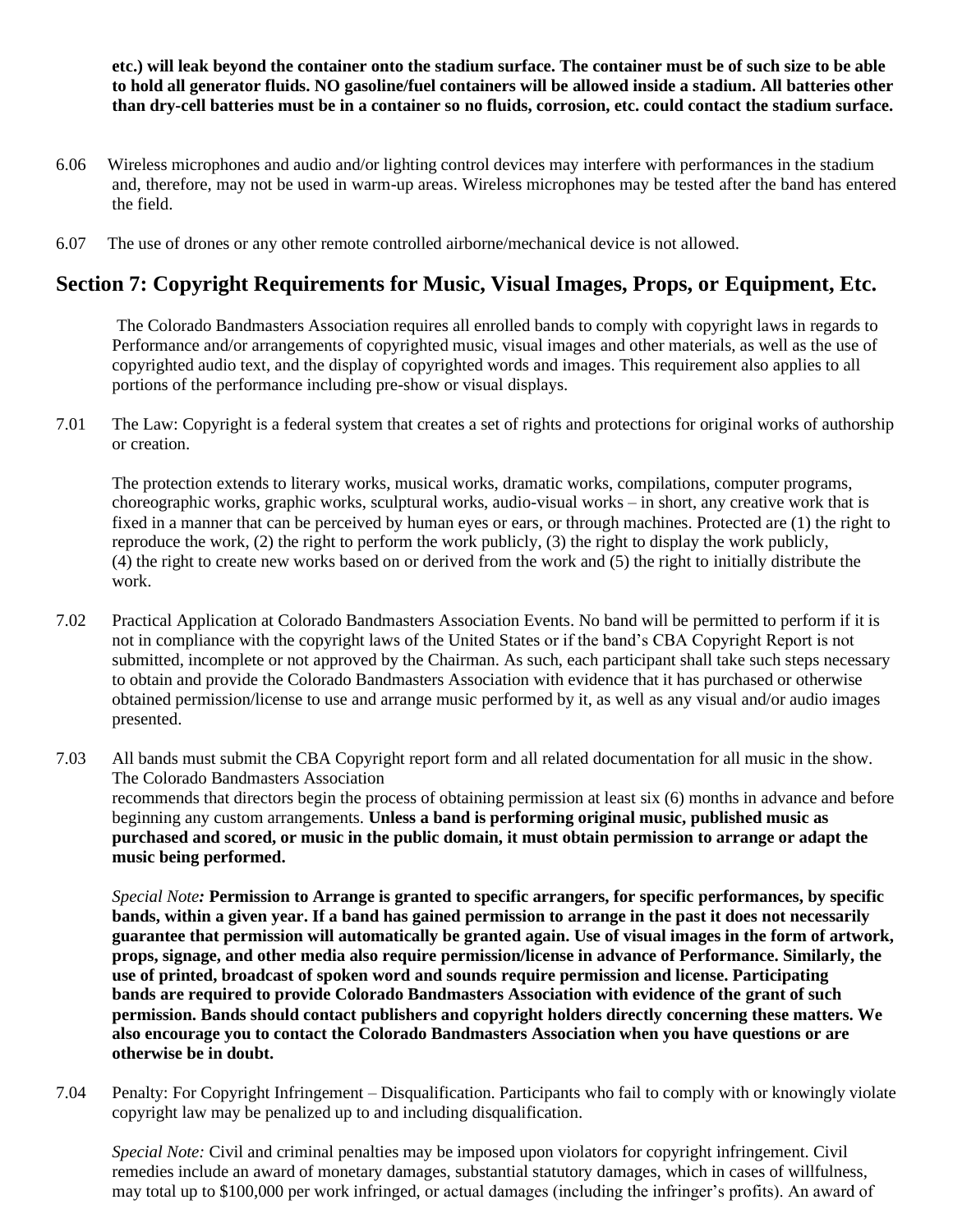attorney's fees, injunctive relief against future infringement and the impounding and destruction of infringing copies and infringing materials may also be required.

# **Section 8: Equipment & Restrictions**

- 8.01 Dropped equipment of any kind will not be penalized. It may be retrieved by a band member, a Colorado Bandmasters Association official, or a judge without penalty.
- 8.02 Off-road mechanized vehicles (defined as golf carts, garden tractors, ATV All-Terrain Vehicles, etc.) will be allowed to pull equipment trailers to the stadium gate/tunnel for set up and take down unless prohibited by an individual site. Pick-up trucks or smaller vehicles are not permitted.
- 8.03 The following are NOT ALLOWED in any stadium AT ANY TIME:
	- Pyrotechnics of any kind, including fireworks, discharge of arms, or any hazardous materials that may cause damage, present a safety hazard, remain in the field after the conclusion of the band's performance or disrupt the schedules flow of the contest
	- Any item that interferes with the performance, the judging or viewing of the performance
	- Lights-out routines
	- Animals
	- Hazardous equipment or illegal use of equipment
	- Powder, liquid or any material that may damage or affect the Performance Field, track or any part of the stadium
	- Props that leave excessive residue (paper wrappings, glitter, fire extinguisher residue)
	- Balloons released and allowed to float aloft by performers, parents, or staff
	- Air horns, noisemakers, etc.
	- Any powder or air-borne materials that may linger in the air
	- Any substance which permanently marks the Performance Field
	- **PENALTY: At the discretion of the chief judge, up to disqualification**

Because Colorado Bandmasters Association is a guest at our host stadiums, any concerns expressed by the stadium management will be addressed and must be acted upon by the band in question.

- 8.04 Bands are financially responsible for damage to any part of the stadium, parking areas, warm-up areas or any of the facilities used by the Colorado Bandmasters Association to host the event.
- 8.05 Props and Equipment: All props and equipment must be designed and be of a quantity so as they may be brought into the Performance Field from the band entrance gate. In order to minimize distraction from the preceding band's Performance, props and equipment may not be preset anywhere in the Performance Field prior to the beginning of the band's warm-up and set-up time. Following the end of the band's Performance, all props and equipment must be in continuous movement until entirely removed from the stadium.

All wooden props must be protected with a heavy duty sustainable plastic product (PVC. Melamine, etc.) where said prop comes in contact with the field surface. Steel props with smooth edges are acceptable without the need for additional protection. All props must be maintained so they do not damage the field surface. Props that are moved or dragged should be lightweight in nature and not create marks or damage to the field surface.

Props must not leave holes in the Performance Field surface, i.e. legs from risers. Sand bags must be in a secondary container (bucket, double bagged, etc.) that will prevent sand from leaking.

Props/signs/banners/etc. may be placed on/attached to or used on a drum major podium even if the podium is placed outside the performance field. All other props must be within the performance field.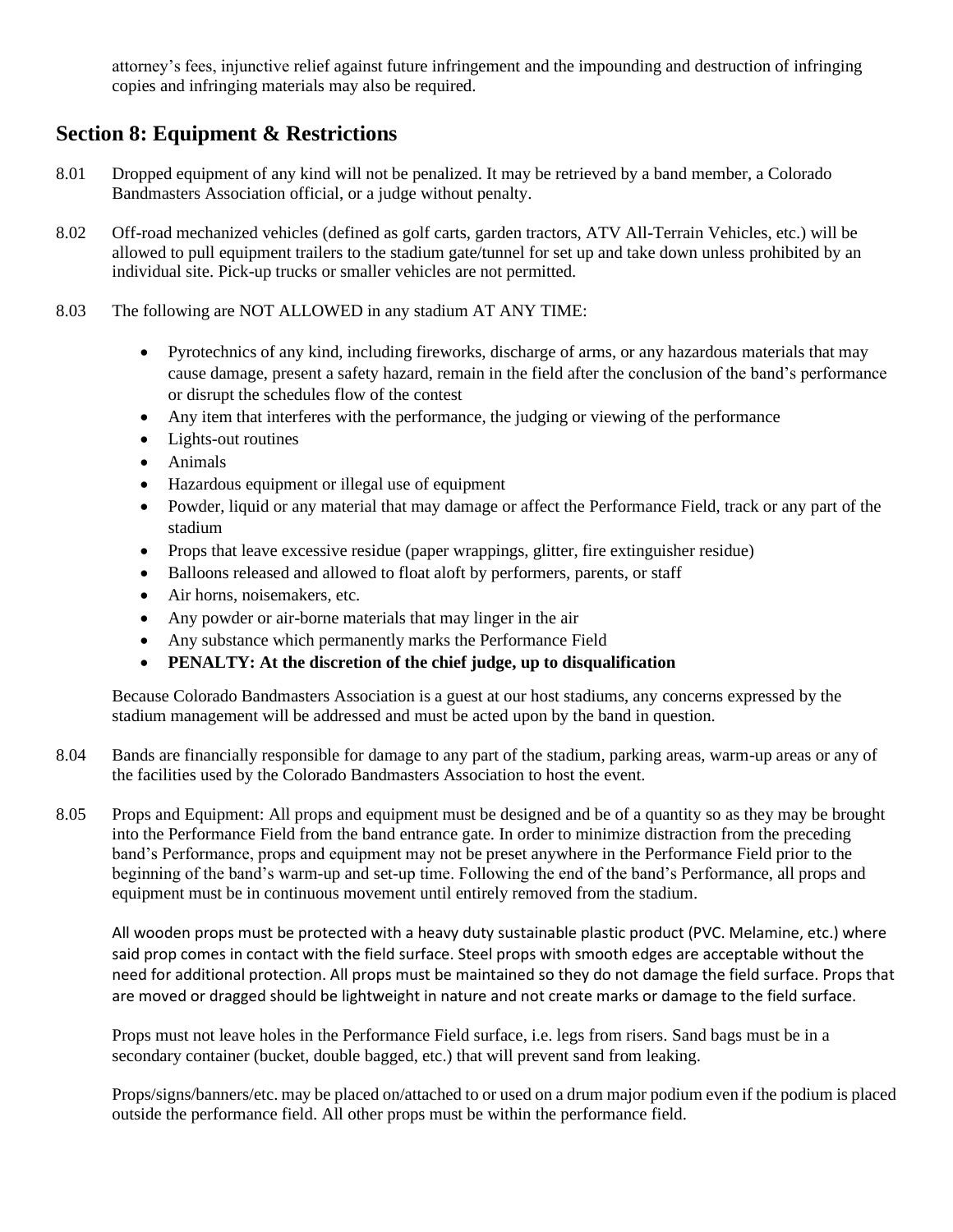- 8.06 While the physical parameters of stadiums remain the same generally, some variation of stadium floors, access and egress exist. Colorado Bandmasters Association (through the contest director and/or the chief judge) will invoke procedures and methods of contest operation specifically intended to ensure the safe, fair, smooth and consistent operation of shows. Such procedures will be developed as needed, and the contest director or chief judge shall at all times have the full or final discretion and authority to modify these procedures as he/she shall determine to be in the best interests of the show and its participants.
- 8.07 All instruments and equipment wheeled into the stadium from the entrance gate forward must have pneumatic-like tires. Drum Major podiums with functioning wheels that are manufactured by Jarvis or are similar to Jarvis podiums are exempt. Non-conforming equipment may be penalized (per piece of equipment) and/or may be prohibited from entering the performance field. Any instrument or equipment may be carried onto and off of the performance field, given the condition that they are not moved (wheeled) once placed on the field. **Wheels must be able to support the weight of the instrument/prop without creating damage to the field surface.**
- 8.08 Staging (props, backdrops, screens, or similar objects) built and/or used by bands at CBA sanctioned events shall be limited to a maximum total height of twelve (12) feet, including wheels, platforms, safety railings, other equipment, or other props placed upon the staging. Soft props used for staging, which use air to create an effect, (i.e. streamers, fabric, inflatables, or similar material) are permitted up to a height of twenty-five feet. Materials such as wood, metal, plastic, PVC pipe, aluminum or other rigid properties which might be used as a support or ribbing are not permitted above the twelve feet limit. No participant may be, or be placed on, any portion of any prop where the participant's feet are more than six (6) feet above the playing surface of the stadium, unless appropriate safety railing and/or other safety equipment are in place and use. Exception: Drum Major podiums may exceed twelve (12) feet and Drum Majors may stand more than six (6) feet above the playing surface if he/she is using a podium and provided such podium has appropriate safety railings.

Band/prop entrance gate dimensions into stadiums varies from site to site. Directors should contact site hosts for dimensions as needed.

CBA strongly recommends that Bands and their Directors/Staff use the utmost caution and forethought in planning and use of props and equipment that might place participants (and others) in potential danger during assembly or use. The CBA Marching Chairman or Chief Judge has the authority to prohibit the use of any prop or equipment that he/she believes presents an unreasonable or unacceptable risk of injury or harm to participants or others or potential danger to a venue or its property.

PENALTY – At the discretion of the Chief Judge, a penalty shall be assessed based on the height, number, and/or type of equipment and the possibility of a safety or property damage issue arising from the use of such equipment. Such penalty may include prohibition of the use of over-height/unsafe prop(s) or disqualification.

8.09 Prop assembly must be done within the directed flow during the Band's allotted time for arrival, unload and warm-up. A band may bring props into the stadium after the previous band has entered the field for their performance. These props must fit in the end zone curve of the stadium without blocking the entrance/exit area or blocking the exit of the previous band. Prop disassembly must not be disruptive or hindering to the next Performance or the Performance Area exit of the next Band. All props must be clear of the stadium prior to the start of the next band's performance.

PENALTY- 2.0 and up to disqualification for delay of the contest at the discretion of the Chief Judge.

# **Section 9: General Conduct and Conditions**

9.01 Competing band directors/staff members may contact the chief judge or the contest director at any time with questions or concerns not related to judges scores or commentary. Directors/staff may not contact a judge beginning twelve (12) hours prior to the start of the event through the completion of Finals with the exception of communication with the Timing and Penalties judge concerning setup and related problems. No directors or representatives of competing bands may be in the press box or Adjudication areas during a competition event.

Any comment(s) regarding scoring or judges commentary are to be directed to the Chief Judge upon completion of the CBA event. PENALTY: At discretion of the chief judge up to disqualification